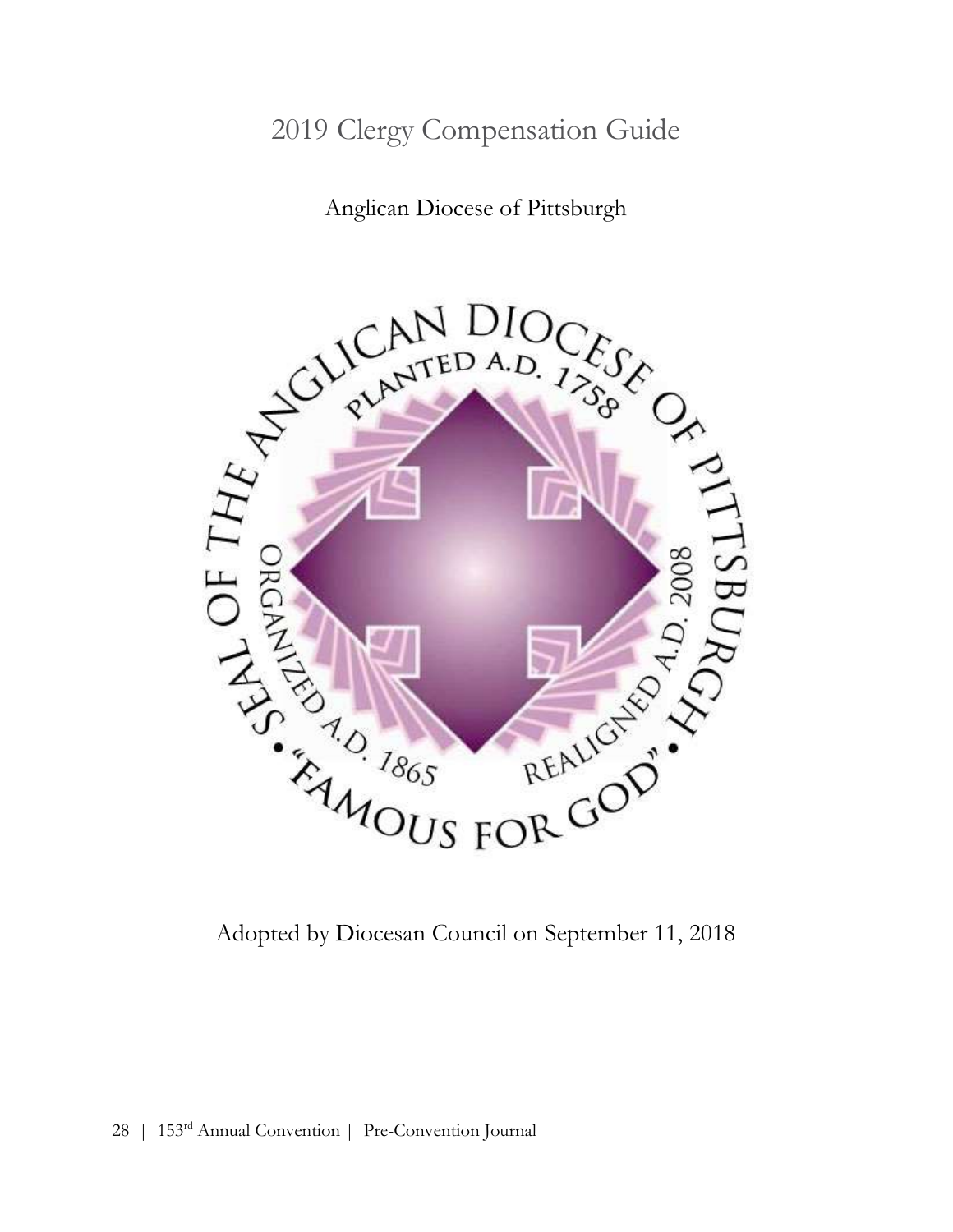In 2017 a revision of the Diocese of Pittsburgh Clergy Compensation Guide was made to reflect the numerous changes in the makeup of the diocese, the ministry models practiced by its various congregations and the understanding of how clergy are to be compensated. The 2019 Guide updates the values for the compensation packages where appropriate.

The purpose of this guide remains that of providing standards for the proper compensation of Anglican priests employed as full-time parochial clergy and guidance in the compensation for church planters, part-time clergy and supply clergy. The guide is applicable to the diocese and all congregations in the diocese, with the understanding that every congregation (Mission Fellowship-in-formation, Mission Fellowship and Congregations in Union with Convention) and every priest may have unique circumstances that require adjustments.

It is the responsibility of each vestry<sup>6</sup> to use the following guidelines in determining the compensation levels for clergy for whom that body may be responsible. For congregations in regions other than Southwestern Pennsylvania where cost of living is higher, minimums should be adjusted proportionately. All consideration should be made in accordance with the Diocesan Guiding Principles which are included in Appendix K of the guide. The Diocesan office and specifically the office of the Director of Administration and Finance are always available to vestries and clergy when there are questions.

The Diocese of Pittsburgh requires all clergy to sign a Letter of Agreement, which includes the compensation and benefit package, prior to beginning a ministry. The letter should also be signed by the Wardens and Treasurer of the parish and must be approved by the Bishop.

 $\overline{a}$ <sup>6</sup> he word Vestry in this document refers to any parish governing body of a congregation; it includes such entities as "bishop's committee" or leadership team of a mission fellowship.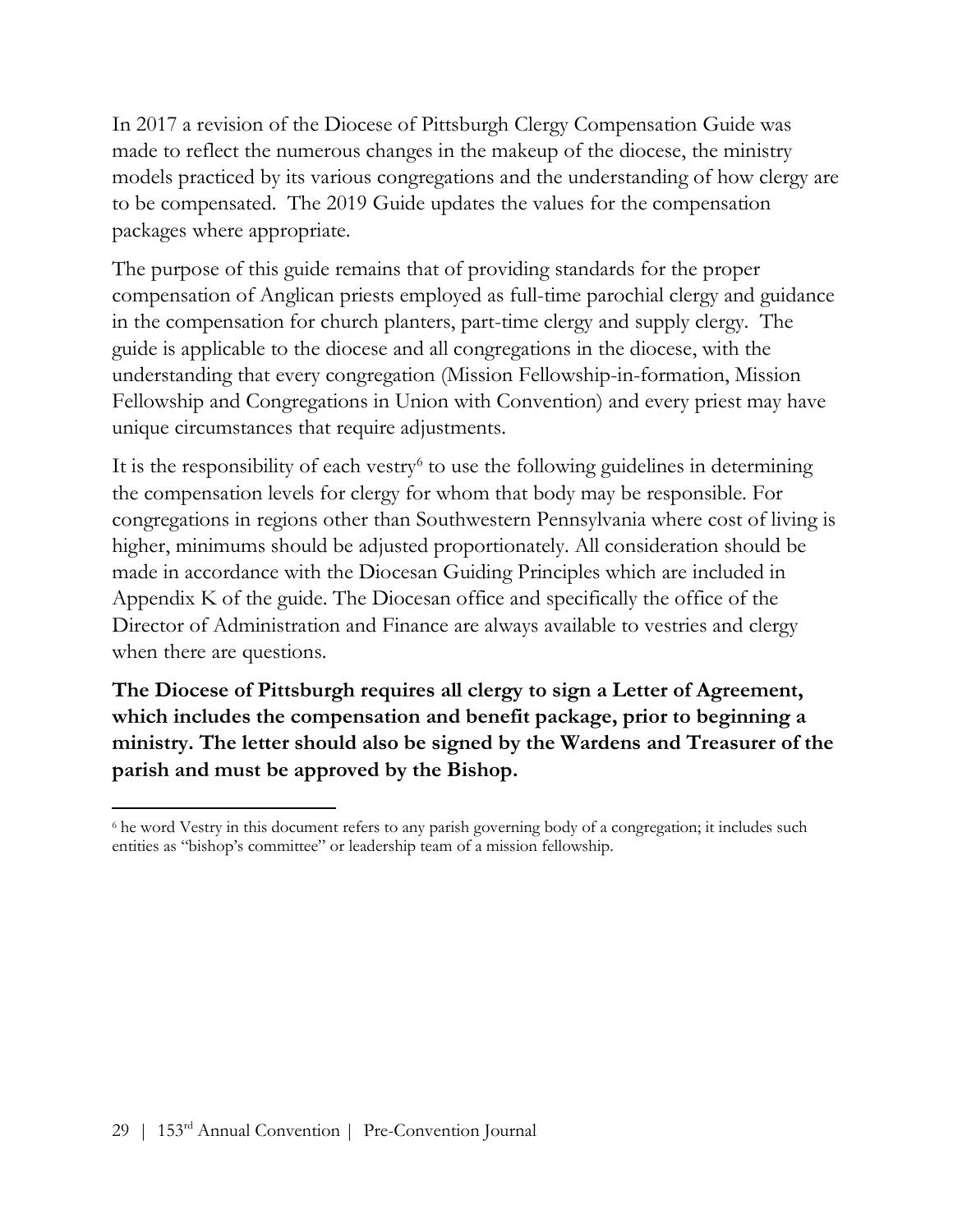### Diocesan Guiding Principles

#### Vision: One Church of Miraculous Expectation and Missionary Grace

## Mission: Anglican Christians Transforming Our World with Jesus Christ GUIDING PRINCIPLES

- 1. Clergy and lay leaders are grounded in the Gospel of Jesus Christ, and deliberately share that message with others outside their local congregations.
- 2. Clergy and lay leaders are faithful to the Lord in daily time spent with the Lord, and in the sacramental life of the Church.
- 3. Clergy and lay leaders understand that the tithe is the beginning of their giving.
- 4. Clergy and lay leaders model faithful family relationships, including sexual purity.
- 5. Clergy and lay leaders are in functional accountability and intercessory relationships that safeguard themselves and their people.
- 6. The Bishop's team and the clergy are fundamentally bound to each other: The regular expression of this is meeting together monthly.
- 7. The district system exists for the good order (administration, representative election, communication, leaven, and cooperative mission) of the Diocese: Diocesan Council is its minimum expression.
- 8. The shared vision of the Diocese states that we are one Church of miraculous expectation and missionary grace. Living into this vision means that:
	- a. We are all in this together.
	- b. We strive for openness and transparency as we make decisions.
	- c. We are committed to growth "in season and out of season."
- 9. Members of elected and appointed bodies of the Diocese (Standing Committee, Board of Trustees, Diocesan Council, Vestries, and so forth) commit to faithful attendance, mutual submission and to working for the common good.
- 10.The work of diocesan leadership is to strengthen congregations so that they are vibrant and multiplying. The health, vibrancy, and well-being of the Diocese is measured by and reflected in the health, vibrancy, and well-being of the congregations. (Rev., Epiphany, A.D. 2010)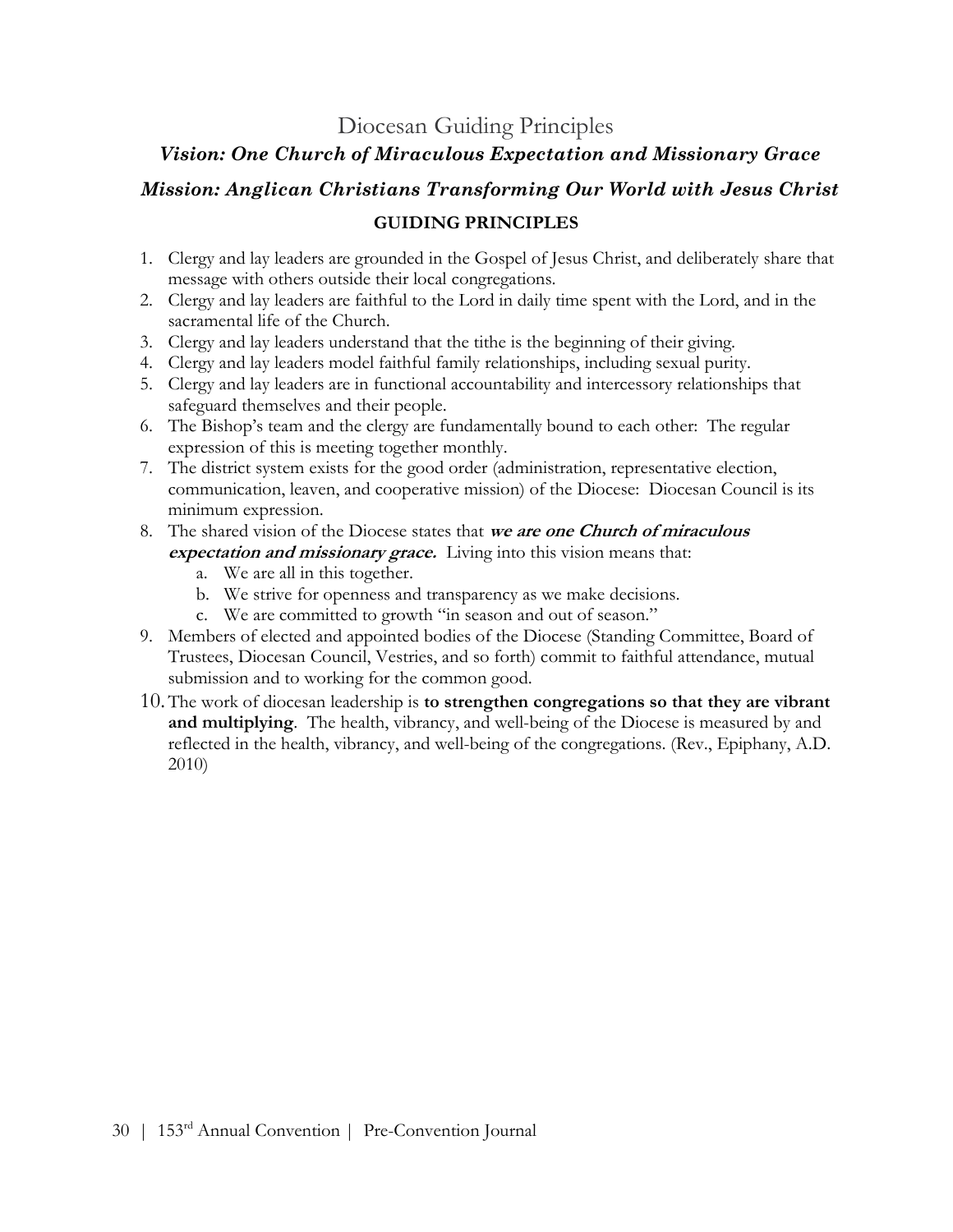## Categories of Pastorates

Because the clergy in our diocese consist of men and women in very different stages of life from one another – second careers, retirees, young families, married, single, etc. – their needs vary greatly from parish to parish. When issuing a call, the vestry should have the flexibility to tailor a total compensation package that fits the needs of the individual. The focus of this guide, therefore, is on the total compensation package provided to a member of clergy, rather than just cash compensation.

Clergy compensation is appropriately guided by the congregational setting in which the ministry is offered, the size of the parish and the level of responsibility and commensurate skill and experience required for the particular situation. For 2018 the recommended minimum starting total compensation packages for full and part time and parochial clergy of the diocese are outlined below based on the following general categories:

- 1. Type of Pastorate
	- a. Rector
	- b. Full Time Assistant Priest
	- c. Part Time (25 hour per week) Rector, Church Planter, Assistant Priest
- 2. Operating Income
	- a. Under \$250,000 annually
	- b. From \$250,000 to \$500,000 annually
	- c. From \$500,000 to \$1,000,000 annually
	- d. In excess of \$1,000,000 annually
- 3. Congregation Setting
	- a. Major Metropolitan Area and Immediate Suburbs
	- b. Town / Rural

Minimum total package recommendations for the first year of incumbency in 2019:

#### Rector

|                | <b>Budget</b><br>under<br>\$250,000 | <b>Budget over</b><br>$$250,000 \&$<br>under<br>\$500,000 | <b>Budget over</b><br>$$500,000 \&$<br>under<br>\$1,000,00 | <b>Budget over</b><br>\$1,000,000 |
|----------------|-------------------------------------|-----------------------------------------------------------|------------------------------------------------------------|-----------------------------------|
| Metro/Suburban | \$67,200                            | \$72,575                                                  | \$87,600                                                   | \$88,900                          |
| Town/Rural     | \$65,000                            | \$70,800                                                  | \$85,000                                                   | \$89,600                          |

#### Full-Time Assistant Priest

| <b>Budget</b> |               | Budget over Budget over Budget over |             |
|---------------|---------------|-------------------------------------|-------------|
| under         | $$250,000 \&$ | $$500,000 \&$                       | \$1,000,000 |
| \$250,000     |               |                                     |             |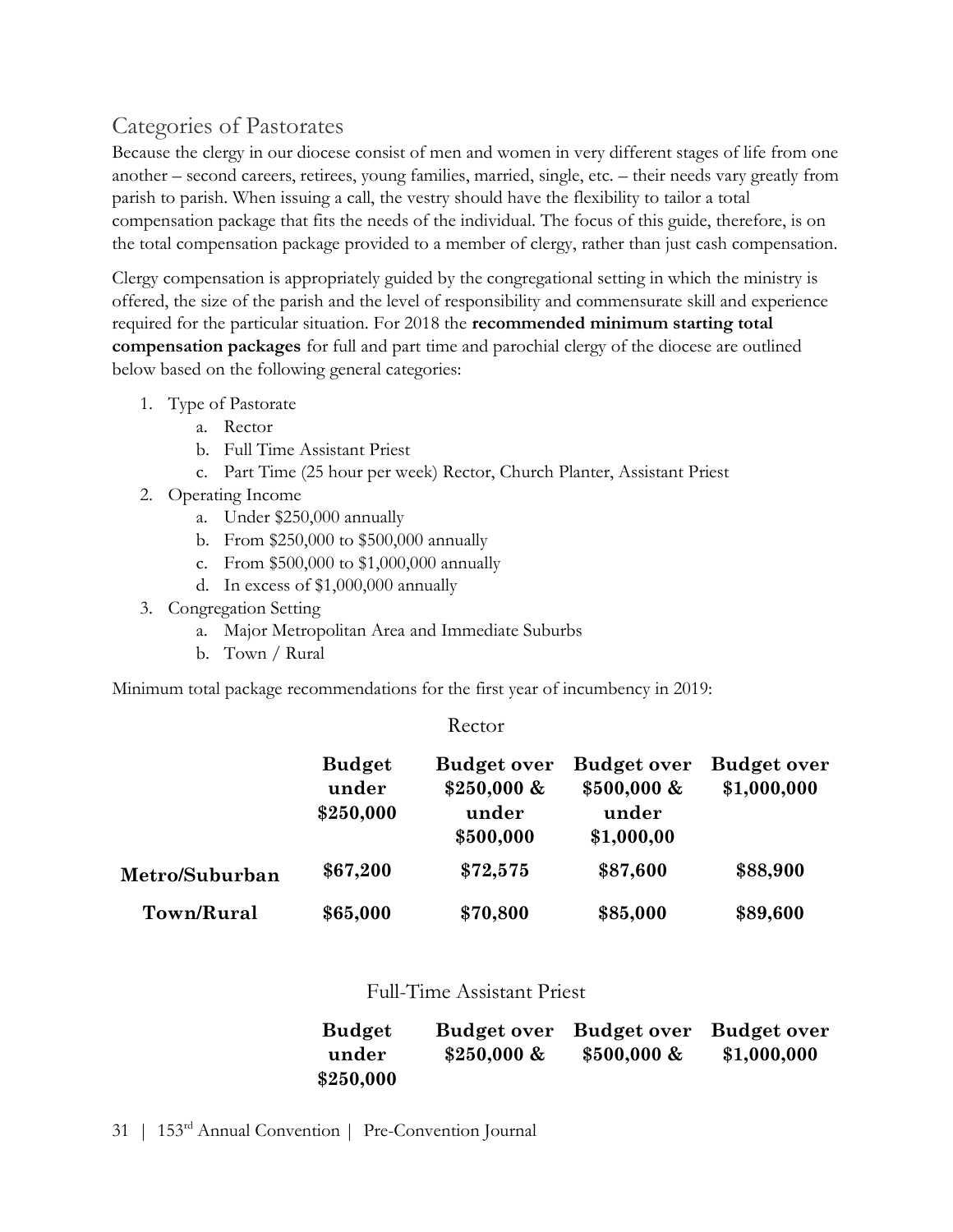|                |          | under<br>\$500,000 | under<br>\$1,000,00 |          |
|----------------|----------|--------------------|---------------------|----------|
| Metro/Suburban | \$59,800 | \$65,900           | \$70,700            | \$73,750 |
| Town/Rural     | \$58,400 | \$65,500           | \$68,900            | \$72,700 |

Half Time (25 hour per week) Rector, Church Planter, Assistant Priest

|                | <b>Budget</b><br>under | <b>Budget over</b><br>$$250,000 \&$ | <b>Budget over</b><br>$$500,000 \&$ | <b>Budget over</b><br>\$1,000,000 |
|----------------|------------------------|-------------------------------------|-------------------------------------|-----------------------------------|
|                | \$250,000              | under<br>\$500,000                  | under<br>\$1,000,00                 |                                   |
| Metro/Suburban | \$22,100               | \$22,150                            | \$25,100                            | \$25,600                          |
| Town/Rural     | \$22,300               | \$23,600                            | \$25,900                            | \$25,200                          |

These are the minimum total package recommendations for the first year of incumbency. For congregations in regions other than Southwestern Pennsylvania minimums should be adjusted proportionately to the area's cost of living. Total compensation packages above the minimums vary greatly as should be expected.

- Adjustments to higher levels should be considered for the following factors:
- Prior years of service in ordained ministry
- Ability as a preacher and worship leader
- Ability as a teacher
- Administrative leadership
- Meeting targeted growth goals in Average Principal Service Attendance (APSA) or other specified growth goals
- Interpersonal skills and skills in counseling and/or conflict resolution
- Stewardship and fund-raising leadership
- Ability in communications and in community and ecumenical relations
- Job Complexity issues including:
	- o Size of staff
	- o APSA in excess of 300
	- o Oversight of Preschool or Day School
- Variety of duties to be performed
- Recognition as an expert in a field
- Publications or requirement to publish
- Education beyond Master's level
- 32 | 153rd Annual Convention | Pre-Convention Journal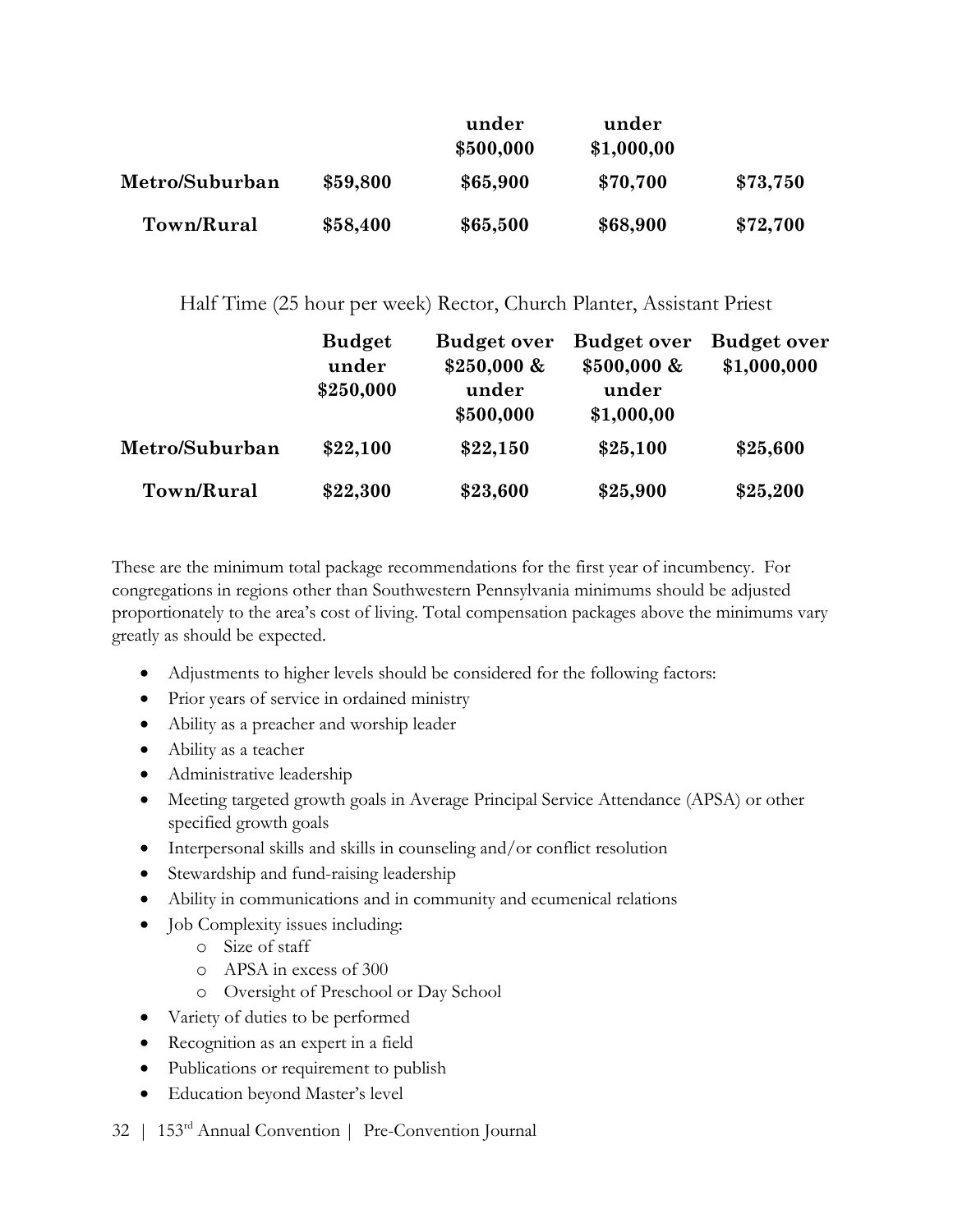The Director of Administration and Finance is available to each congregation to assist in determining the appropriate adjustments in each specific circumstance.

#### It should be the goal of every parish to provide each member of clergy with the minimum total compensation package recommended.

A clergy total compensation and benefit package should include, but is not limited to the benefits detailed on the following pages.

#### Cash Compensation

- 1. Stipend
	- a. Stipend is that cash amount which is paid directly to a member of the clergy exclusive of housing, utilities, and Social Security Self-employment tax allowance.
- 2. Allowances
	- a. Housing Congregations should provide a housing allowance for their clergy. Clergy that live in church owned housing are also eligible for a housing allowance for furnishings and other allowable housing expenses. The housing allowance must conform to the tax code. The allowance must be church designated and be done in advance of the allowance being taken, meaning that it cannot be acted upon retroactively. The vestry, with input from the clergy, should review the allowance annually to make sure only allowable costs are taken into account. A sample housing allowance resolution is provided in [Appendix A on page 20] and a suggested format for documentation of clergy housing allowance is provided in [Appendix B on page 21].
	- b. Utilities Congregations with church-owned or church-provided housing should provide for a utility allowance for clergy-paid bills, or the provision for utilities to be paid directly by the church. This should be voted on by the Vestry and treated the same as the housing allowance for tax purposes.

### Required Employment Benefits

1. Retirement/Pension - The Anglican Diocese of Pittsburgh requires each parish, mission and other ecclesiastical organization to pay into a retirement/pension plan for their clergy. It is highly recommended that parishes participate in the retirement plan of the Anglican Church in North America. The Diocesan recommendation is 10 - 18% of the cash compensation for each cleric and may include a matching component. The ACNA Plan document explains this in greater detail. Different rules may apply to the definition of "total compensation" for clergy that provide their own housing and those for whom housing is provided. Please contact the Office of Administration if you would like clarification for budgeting purposes.

NOTE: Be aware that the match portion of the retirement plan must also be offered to eligible lay employees.

- 2. Health Insurance
	- a. Medical insurance is legally required for full-time clergy and lay employees, their spouses and children. Parishes can provide coverage through its own group policies, or to the extent available, through policies provided through the Diocese. Questions
- 33 | 153rd Annual Convention | Pre-Convention Journal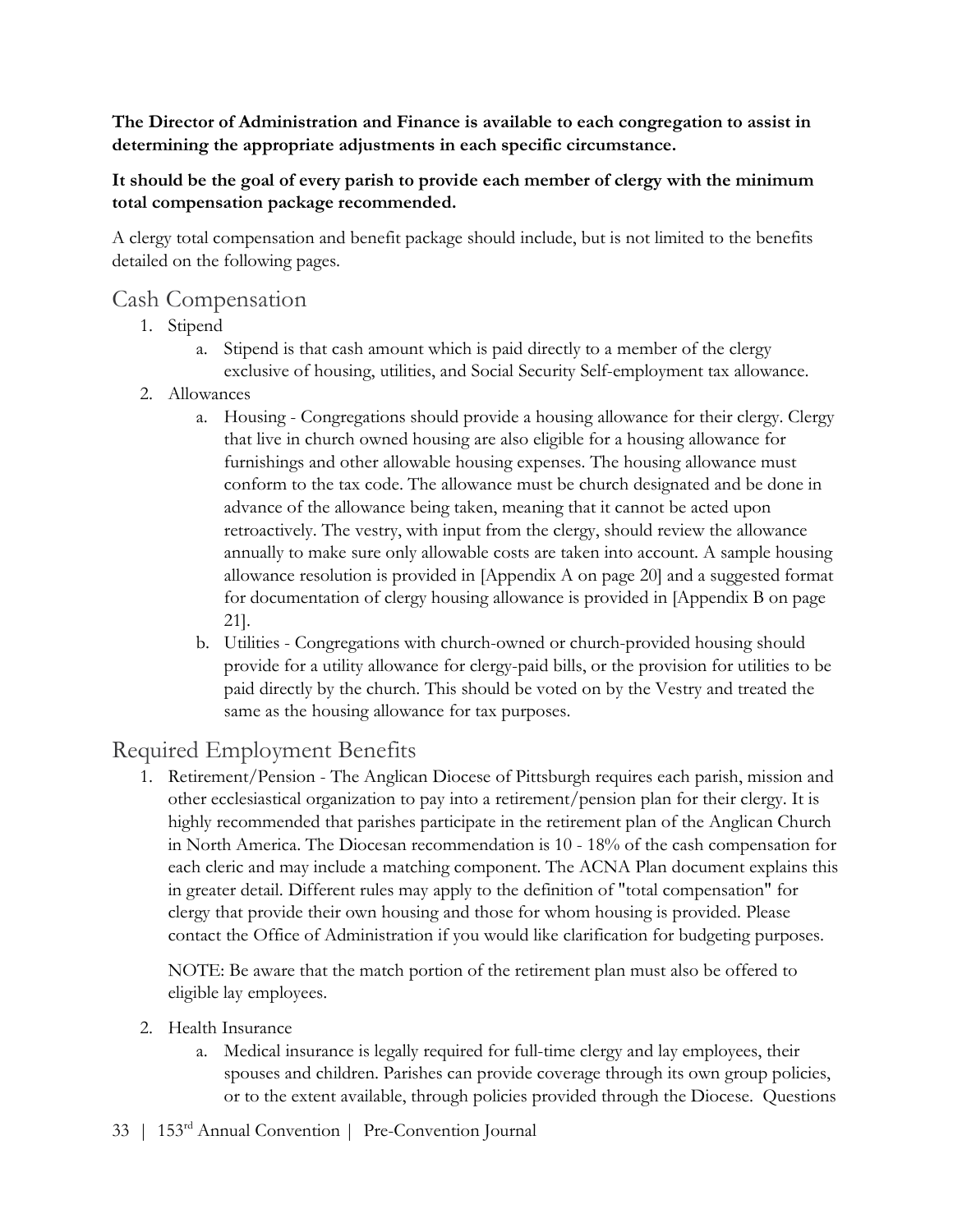about the availability of and coverage through the diocesan health insurance plan and enrollment information should be directed to the diocesan office. Parishes providing coverage through its own policies should ensure compliance with federal law, which does contain significant penalties for non-compliance. Cost-sharing arrangements for health care benefits should be handled at the parish level, but please note, to the extent a parish does not directly provide insurance, it should not reimburse clergy or lay employees for the cost of their coverage; otherwise legal penalties could apply. Health benefits are a negotiated benefit for part-time clergy.

- 3. Time away from work
	- a. Weekly A normal work week for full-time clergy is 50 hours usually measured as approximately twelve units of mornings, afternoons or evenings in various combinations reflecting the demands of the ministry. Clergy are expected to have at least one continuous twenty-four-hour period reserved for time away from work.
	- b. Vacation Clergy are entitled to four weeks of vacation time per year, which will include a minimum of four Sundays.
	- c. Holidays Holidays can be a complex matter for clergy. Some recognized "paid" holidays on a business calendar, such as Christmas, are actually working days for clergy. Congregations are encouraged to provide additional compensatory time away when clergy work a recognized holiday.
	- d. Maternity/Paternity Leave Female clergy are entitled to take up to six weeks of paid, maternity leave upon the birth or adoption of a child(ren). Male clergy are entitled to take up to two weeks of paid paternity leave upon the birth or adoption of a child(ren). Additional unpaid time off can be taken in accordance with the Family Medical Leave Act, or as otherwise required by law.
	- e. Sick Days & short-term disability Paid sick days should be provided pursuant to each parish's policy, and short-term disability insurance should be provided for longer term illnesses.
- 4. Life Insurance Life insurance should be purchased on clergy from a reputable insurance company. The minimum life insurance should be \$50,000.

### Recommended Additional Benefits

- 1. Social Security Self-Employment Tax Allowance For purposes of social security, clergy are considered self-employed. An allowance amount equal to half of the clergy's social security/self-employment tax (SECA), currently 15.3%, may be paid directly to the member of the clergy as an optional benefit. NOTE: This income is fully taxable and reportable as income to the clergy.
- 2. Long-term Disability It is recommended that parishes purchase or make available Longterm disability insurance from a reputable company.
- 3. Additional Life Insurance Parishes are encouraged to purchase or make available additional life insurance for clergy and their dependents.
- 4. Housing Equity Allowance The 133rd Annual Convention of the Diocese of Pittsburgh adopted a resolution stating that effective, January 1, 1999, "Letters of Agreement for all clergy living in church-provided housing shall include an additional category of compensation entitled "Housing Equity Allowance" and it was further resolved that the
- 34 | 153rd Annual Convention | Pre-Convention Journal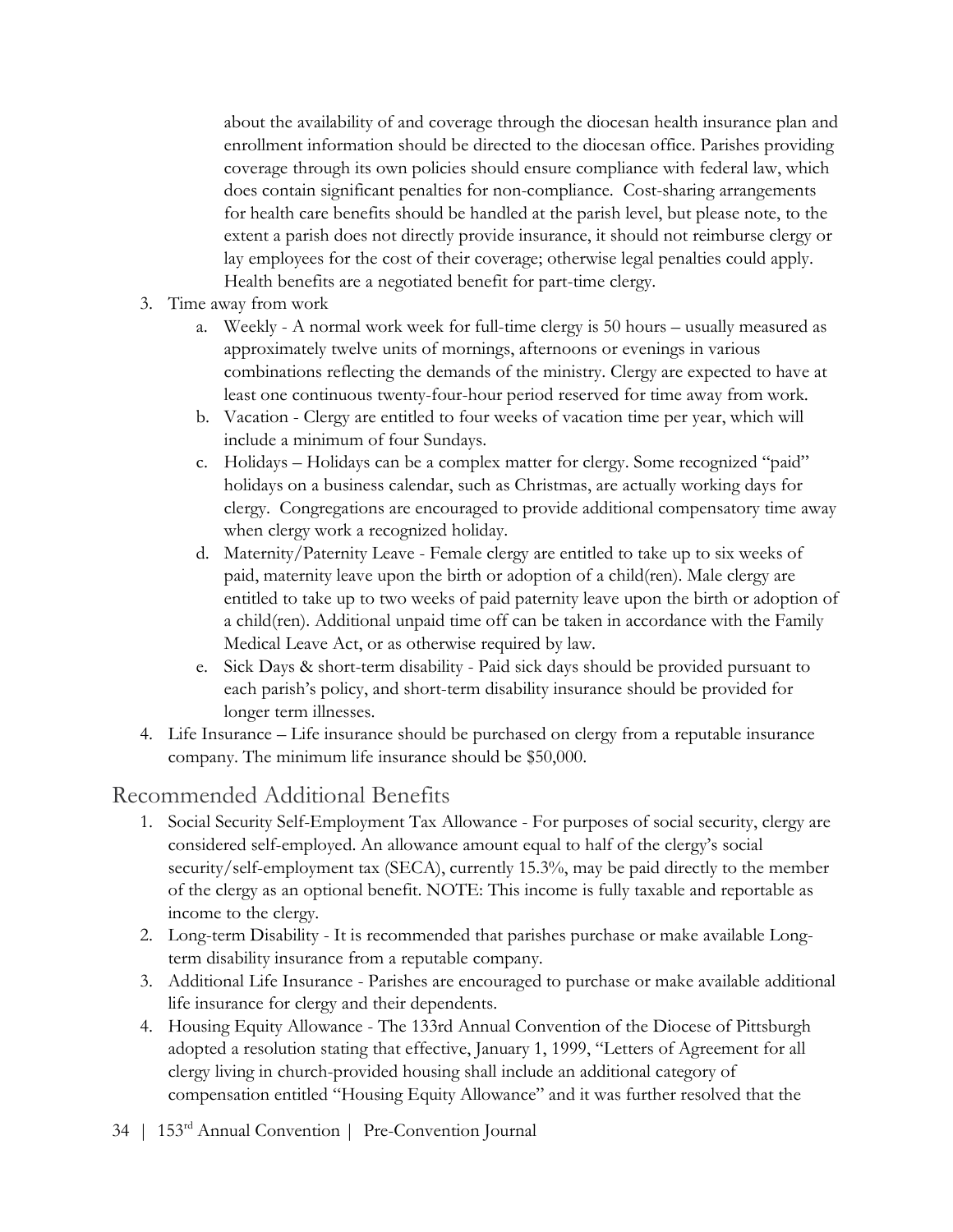specific amount of the Housing Equity Allowance shall be calculated by using a percentage of the value designated for housing [on the Assessment Form of the Church Pension Fund (30% of cash stipend plus utilities)] or an amount agreed upon between the clergy and the parish".

- 5. Wellness There are various activities which all clergy should be encouraged to participate in:
	- a. Spiritual health activities: daily times of prayer, scripture reading, meditation, tithing, regular retreats to hear from God, and regular meetings with a spiritual director of the clergy's choosing.
	- b. Work family balance. Vestries should ensure that clergy take their vacation and holiday time outside of the parish context.
	- c. An annual medical exam (vestries should reserve for the exam in the unlikely event that it is not covered by the Health Insurance Plan).
	- d. Regular exercise & healthy eating habits, including moderation or abstinence of tobacco, alcohol or other drug use.
	- e. A professional support group of the clergy's choosing, and adequate attention to emotional health, which may require professional counseling (vestries should reserve for the cost if it is not covered by the Health Insurance Plan).
	- f. Community activities and involvement (outside of the parish context or role of clergy).
- 6. Recommended Expense Allotments and Reimbursement<sup>7</sup>
	- a. Travel Each congregation should provide either a monthly allowance or an accountable reimbursement plan utilizing the IRS per mile reimbursement rate set annually by the Diocesan Council. It is recommended that the vestry adopt an accountable reimbursement plan. Reimbursements paid under an accountable reimbursement plan are not reportable by the employer or employee as taxable income, unlike the monthly allowance, which is taxable. The accountable reimbursement plan is a significant advantage to the clergy. Note: When the accountable reimbursement plan is adopted by the vestry it applies to all employees – clergy or lay. Clergy should not be paid at a rate in excess of the IRS per mile reimbursement rate, under IRS revenue ruling 84-127. Finally, no reimbursement should be made for fuel or maintenance, since those are included the in the per mile reimbursement rate.
	- b. The clergy should keep in mind that travel expenses either reimbursed as an allowance or under an accountable reimbursement plan must be documented. See [APPENDIX C on page 22] for a sample documentation form. In the event of an audit the IRS will request the documentation of these expenses.
- 7. Continuing Education All clergy are encouraged to engage in regular continuing education to strengthen their ministries. Parishes are expected to provide both time and money (usually \$500-\$1,000 toward the expenses of continuing education projects and materials) to make such study possible. Continuing Education time should be focused on vocational

 $\overline{a}$ 7 IRS Publication 463 provides additional information and a sample record form. http://www.irs.gov/publications/p463/ch05.html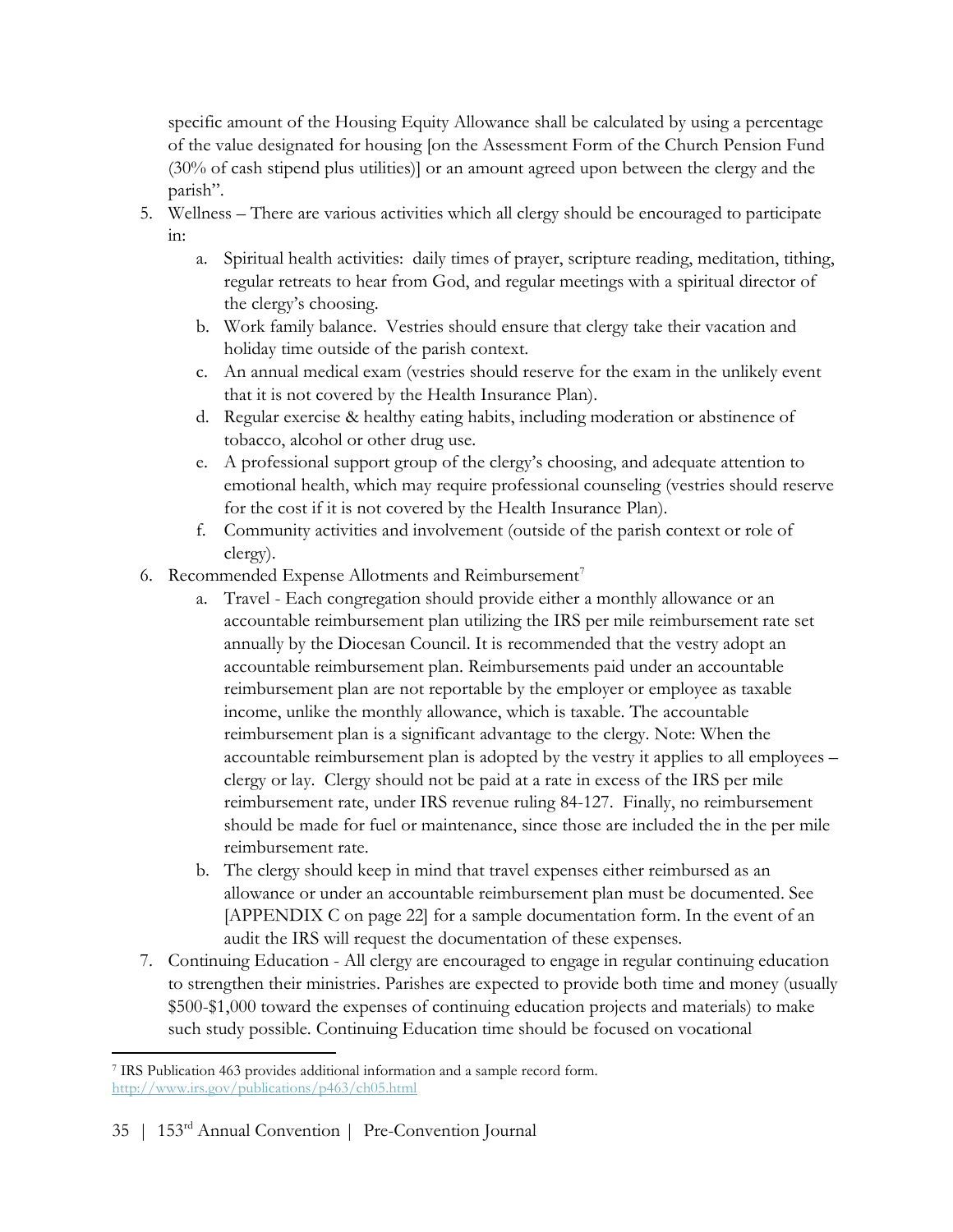development in areas that undergird present or future ministry and develop or strengthen talents and skills. This time is not to be used as additional vacation or leisure time.

- 8. Sabbaticals After five years of service, a full time priest is eligible for sabbatical leave that has accrued at the rate of two weeks per year of service, up to a maximum of three months of leave. Parishes should build provision into their budgets to cover the expenses of a sabbatical, which include program and travel costs as well as liturgical and pastoral care coverage for the parish. A periodic sabbatical is a healthy and effective means of preventing burnout and of renewing and enhancing a professional's capabilities for dealing effectively with problems facing those who need help. A written description of the sabbatical plan should be submitted to the Bishop no fewer than 90 days before it commences. The following planning guidelines are recommended:
	- a. The sabbatical is intended to provide rest and renewal, but should have a structure to it. Planning for the sabbatical is just as important for the clergy or lay professional as it is for the parish. The planning process can be broken into three phases: (1) the pre-sabbatical or planning phase; (2) the sabbatical itself; and (3) the post-sabbatical phase.
	- b. During the first phase, the objectives of the sabbatical should be defined in general terms and a flexible plan should be developed to achieve those objectives. The plan might involve study, travel, writing or some combination of all three, blended with a good measure of relaxation and family time.
	- c. The second phase is the sabbatical and the person should follow a flexible approach to pursuing the planned objectives, bearing in mind that the overall goal is rest and renewal, not rigid adherence to a prescribed plan of action.
	- d. The third phase is a time of adjustment for both the person returning and for those who have experienced that person's absence. Feedback should be provided through face-to-face dialogue or in the form of a written report or journal to the Bishop's office within 90 days of returning from a sabbatical.
- 9. Business Entertainment Entertaining on behalf of the church should be reimbursed under an accountable reimbursement plan (see footnote under item 5 above). Vestries are encouraged to budget annually for these anticipated needs.
- 10. Moving When a congregation issues a call, it should pay the expenses associated with the relocation. Clergy who have been called and the leadership of the congregations to which they have been called are encouraged to discuss the anticipated expenses in advance and to set up a reserve.
- 11. Attendance at annual Clergy Retreat The annual Clergy Retreat is a time when, through prayer, study of God's Word, reflection, worship and fellowship the clergy of the diocese are refreshed and re-invigorated to continue to perform their ministry within their congregations. It is strongly recommended that the congregations annual budget include a line item to fully fund the attendance of your clergy (in 2017 this would have been \$211.15 plus travel expenses per person).

Guidelines for Supply Clergy Rates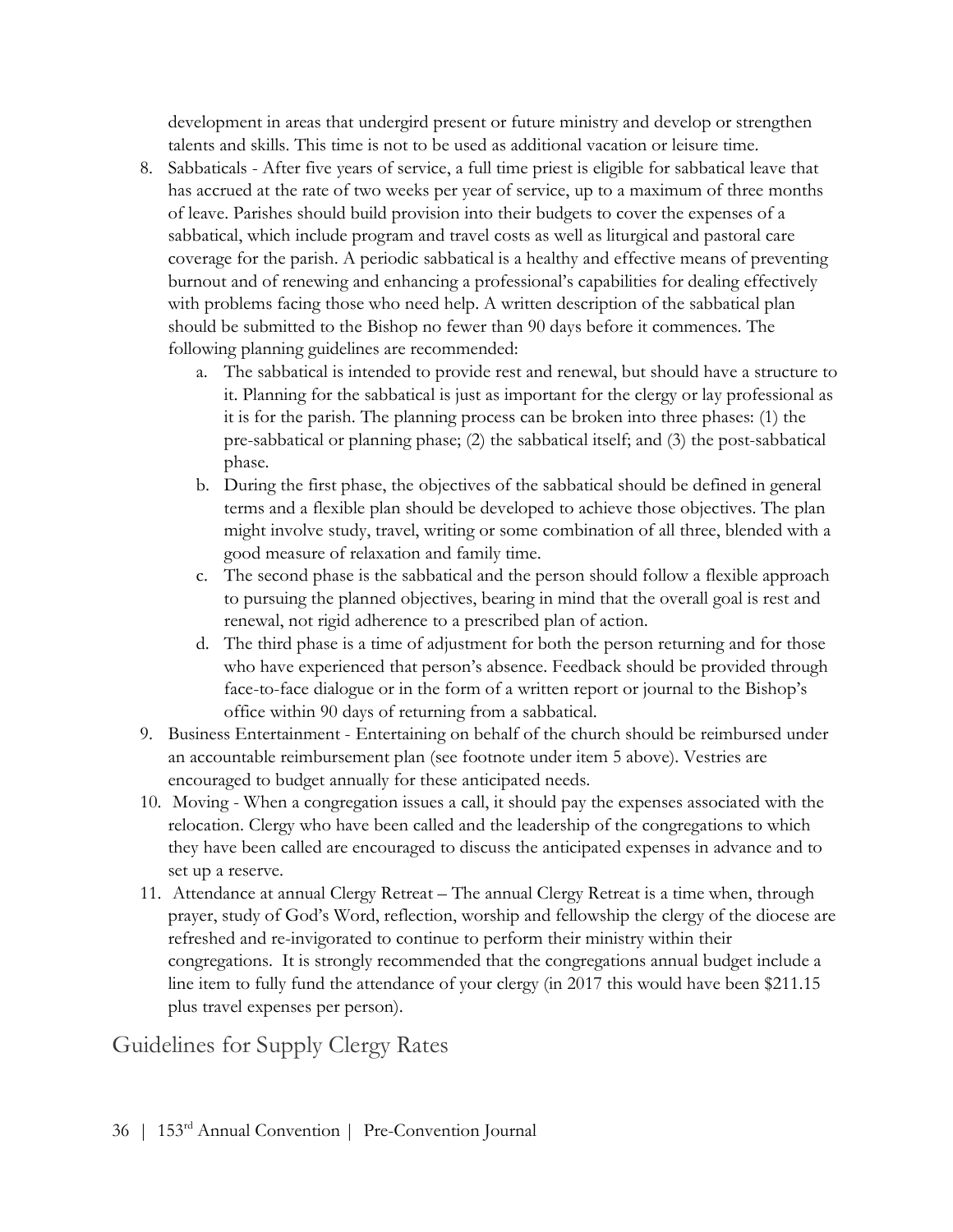In an effort to provide guidelines in this area, the Committee recommends the following minimum schedule for supply clergy to be paid by the Vestry of the parish for whom services are supplied. :

| 1 Service with Sermon  | \$135 |  |
|------------------------|-------|--|
|                        |       |  |
| 2 Services with Sermon |       |  |

An additional \$60 is to be paid for each additional service on the same weekend. Clergy are also to be reimbursed for travel costs at the current IRS reimbursable mileage rate, unless the supply rate is increased to cover these expenses.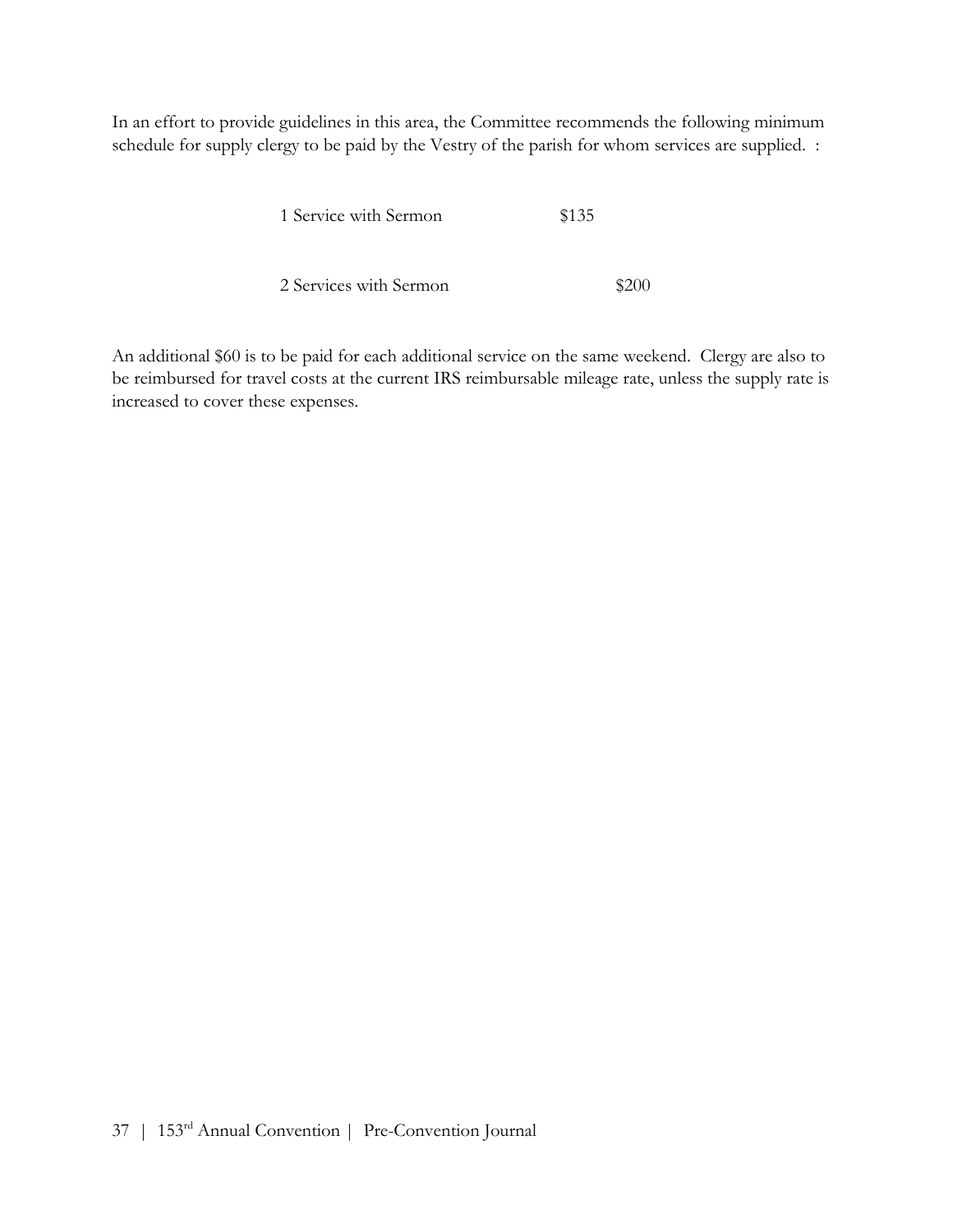## Advocacy for Clergy during Compensation/Benefit Negotiations

Clergy often find it difficult to negotiate for an adjustment in their compensation and benefits. Negotiation is not a skill that everyone possesses. In response to this reality, the Clergy Compensation Committee proposes that a cleric may ask for an advocate to represent his or her needs and desires to the vestry or budget committee.

- 1. The cleric should let the vestry know well in advance that he will have a representative during the negotiation process.
- 2. The advocate does not need to be a member of the parish, but needs to be someone with credibility in the parish, and should not be the Treasurer as this would be a conflict of interest. The advocate should have an understanding of the covenant between the cleric and the parish and also have a sense of advocacy as a ministry that serves both the cleric and the parish. The cleric should communicate clearly with the prospective advocate, articulating what is being requested, for example:
	- a. To represent the cleric's needs to the vestry or budget committee.
	- b. To discuss the cleric's hopes for the next year regarding compensation.
	- c. To meet one or two times before the budget meeting.
		- i. The Diocesan Clergy Compensation Guidelines should be used as a tool for the meeting. All of the categories of the covenant between the cleric and the vestry should be addressed, keeping in mind that the recommended compensation reflects minimums and not maximums.
		- ii. The cleric should be comfortable discussing finances and articulating his needs with the advocate.
		- iii. Prayer is central to this process as leadership seeks to steward potentially limited resources in light of competing needs.
	- d. To meet annually with the cleric to review future needs and expectations.

## Guidelines for Parish, Cleric and Family during Marital Stress, Crisis and Divorce in Clergy Families

The establishment, blessing and nurture of Christian marriage and Christian family life are a primary task of the church. However, like any marriage, clergy marriages come under stress and clergy separation and divorce do occur. They are realities usually accompanied by confusion and hurt. They are among life's most threatening and painful experiences. These guidelines are designed to be helpful for vestries, clergy and his/her family as they develop ways of dealing with marital problems of clergy. Special consideration should be given to principles articulated in Title III, Canon 3, Section 5 & 6 of The Canons of the Anglican Church in North America, and the Diocesan policy titled: "Divorce, Remarriage and the Call to Ministry" In the process of working with the problems that have become apparent in a marriage, the various parties affected have responsibilities that they must accept. Each should respect the confidentiality of the situation, but also recognize the effect that a cleric's marital crisis might have on the Parish.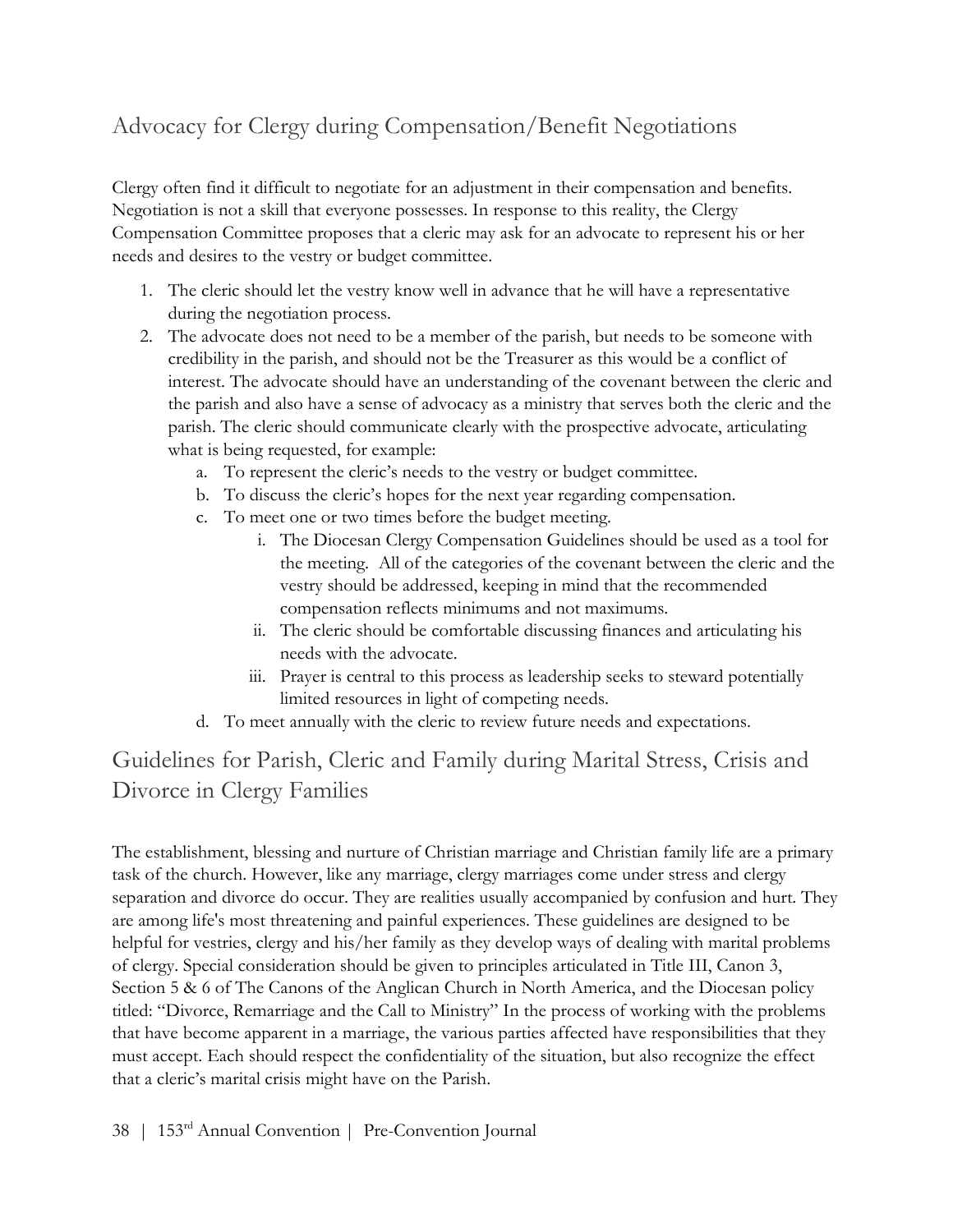- 1. Clergy Responsibility:
	- a. Recognizing serious problems developing within the marriage.
	- b. Discussing problems with spouse (and children).
	- c. Discussing the situation with an appropriate and trusted third party.
	- d. Seeking professional counseling for self and family.
	- e. Recognizing the potential impact upon the congregation in such areas as:
		- i. Management of the church's day-to-day affairs,
		- ii. Counseling for parishioners,
		- iii. Visiting parishioners, and
		- iv. Emotional response of the congregation.
	- f. Counseling with the bishop for guidance on what approaches to use for the problem.
	- g. Discussing with the Senior Warden, as appropriate, when problems impact the parish, or might result in divorce or separation.
- 2. Spouse Responsibility
	- a. Recognizing serious problems developing within the marriage.
	- b. Discussing problems with spouse and children.
	- c. Discussing the situation with an appropriate and trusted third party.
	- d. Seeking professional counseling with spouse.
- 3. Vestry/Senior Warden Responsibility
	- a. Approaching the clergy when problems are having an impact upon the congregation, or may result in separation or divorce.
	- b. Deciding what role vestry should take.
	- c. Suggesting counseling for clergy and family if problems appear to be escalating.
	- d. Considering a leave of absence or sabbatical for the clergy and spouse to focus on the issue.
	- e. Requesting assistance from bishop if unable to help to resolve the problem.
	- f. Setting limits as to when the parish can no longer allow problems to disrupt the parish and the congregation.
	- g. Deciding what continuing financial support is available to the clergy and family should separation or divorce result.
- 4. Bishop's Responsibility
	- a. Setting up a protocol as to when the Bishop becomes involved.
	- b. Being available to clergy and family.
	- c. Having within the diocese counseling resources available to clergy and families.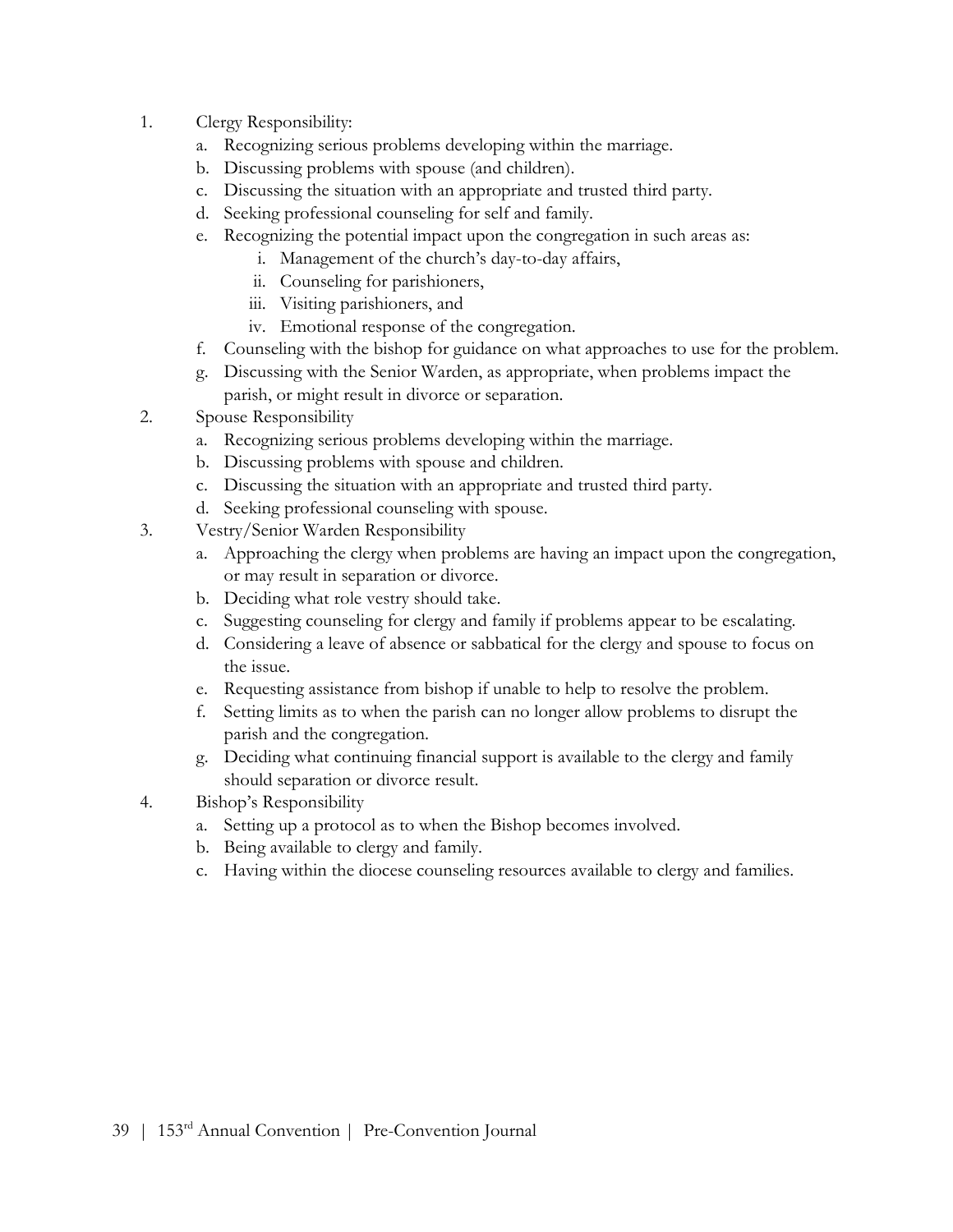## Appendix A - Suggested Insert For Minutes Of Vestry For Designation Of Clergy Housing Allowance

The Vestry has received a statement from the Rev. \_\_\_\_\_\_\_\_\_\_\_\_\_\_\_\_\_\_\_\_\_\_\_\_\_\_\_\_\_\_\_ detailing the amounts that (he)(she) expects to spend in 20\_\_\_\_ to provide a home for (himself) (herself) and (and family). A copy of this statement is attached to and forms a part of the original minutes of this meeting. After consideration, on motion duly made and seconded, the following resolution was adopted: BE IT RESOLVED that \$\_\_\_\_\_\_\_\_\_\_\_\_\_\_\_\_\_\_ of the Rev. \_\_\_\_\_\_\_\_\_\_\_\_\_\_\_\_\_\_\_\_\_\_'s compensation is designated as an allowance for the expenses of providing a home, based upon the attached statement of the Rev. \_\_\_\_\_\_\_\_\_\_\_\_\_\_\_\_\_\_\_\_\_\_\_\_\_\_\_'s estimated housing expenses for the year 20  $\qquad$ . (If the clergy person is provided with the rent-free use of a house, the following should be added.) The Rev. \_\_\_\_\_\_\_\_\_\_\_\_\_\_\_\_\_\_\_\_\_\_\_\_\_\_\_\_\_\_\_\_\_\_\_\_\_ shall also be provided with the rent-free use of the house located at \_\_\_\_\_\_\_\_\_\_\_\_\_\_\_\_\_\_\_\_\_\_\_\_\_\_\_\_\_\_\_\_\_\_\_\_\_\_\_\_\_\_\_\_\_\_\_\_\_\_ for the year 20\_\_\_\_ in consideration of (his)(her) services as \_\_\_\_\_\_\_\_\_\_\_\_\_\_\_\_\_\_\_\_\_\_\_\_\_\_ of \_\_\_\_\_\_\_\_\_\_\_\_\_\_\_\_\_\_\_\_ Church, \_\_\_\_\_\_\_\_\_\_\_\_\_\_\_\_\_\_\_\_\_\_\_\_\_\_\_\_\_\_\_, Pennsylvania.

BE IT FURTHER RESOLVED that the amount herein designated shall remain in effect for future years until new information is received from the designee and the vestry takes action to approve a new housing allowance.

(The clergy person should retain a copy of the minutes containing this notice, with his or her IRS records.)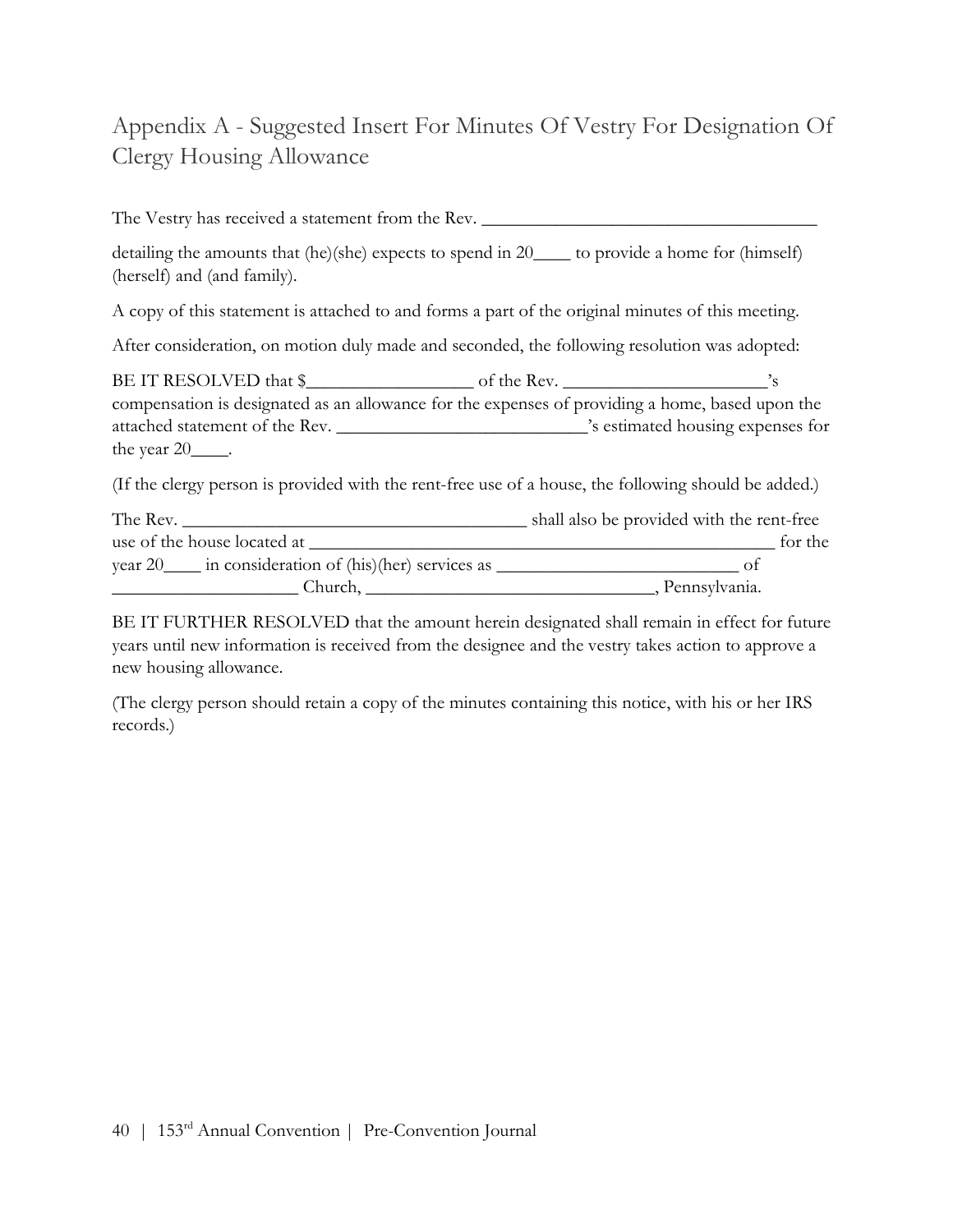## Appendix B - Suggested Format For Documentation Of Clergy Housing Allowance

| TO:                             |                                                                                                            |                                                                                                                                                                                                                                                                                                                     |  |  |  |
|---------------------------------|------------------------------------------------------------------------------------------------------------|---------------------------------------------------------------------------------------------------------------------------------------------------------------------------------------------------------------------------------------------------------------------------------------------------------------------|--|--|--|
|                                 | (Vestry)<br>(Name of Church)                                                                               |                                                                                                                                                                                                                                                                                                                     |  |  |  |
|                                 |                                                                                                            |                                                                                                                                                                                                                                                                                                                     |  |  |  |
|                                 | (Address of Church)                                                                                        |                                                                                                                                                                                                                                                                                                                     |  |  |  |
| FROM:                           | (Clergy Person)                                                                                            |                                                                                                                                                                                                                                                                                                                     |  |  |  |
| SUBJECT:                        | Housing Allowance for 20_____                                                                              |                                                                                                                                                                                                                                                                                                                     |  |  |  |
|                                 |                                                                                                            |                                                                                                                                                                                                                                                                                                                     |  |  |  |
| for myself (and family):<br>(1) | The following amounts are estimates of the costs I expect to pay during 20_____ to provide a home<br>House | $\frac{1}{2}$                                                                                                                                                                                                                                                                                                       |  |  |  |
|                                 |                                                                                                            |                                                                                                                                                                                                                                                                                                                     |  |  |  |
|                                 | The lower of: mortgage, fair rental value, or rent on leased premises                                      |                                                                                                                                                                                                                                                                                                                     |  |  |  |
| (2)                             | Utilities                                                                                                  | <u> 1990 - Johann Barbara, martx</u><br>\$                                                                                                                                                                                                                                                                          |  |  |  |
| (3)                             | Taxes                                                                                                      | \$                                                                                                                                                                                                                                                                                                                  |  |  |  |
| (4)                             | Insurance                                                                                                  | $\frac{1}{2}$ $\frac{1}{2}$ $\frac{1}{2}$ $\frac{1}{2}$ $\frac{1}{2}$ $\frac{1}{2}$ $\frac{1}{2}$ $\frac{1}{2}$ $\frac{1}{2}$ $\frac{1}{2}$ $\frac{1}{2}$ $\frac{1}{2}$ $\frac{1}{2}$ $\frac{1}{2}$ $\frac{1}{2}$ $\frac{1}{2}$ $\frac{1}{2}$ $\frac{1}{2}$ $\frac{1}{2}$ $\frac{1}{2}$ $\frac{1}{2}$ $\frac{1}{2}$ |  |  |  |
| (5)                             | Repairs and maintenance                                                                                    | $\frac{1}{2}$                                                                                                                                                                                                                                                                                                       |  |  |  |
| (6)                             | Furnishings                                                                                                | $\frac{1}{2}$ $\frac{1}{2}$ $\frac{1}{2}$ $\frac{1}{2}$ $\frac{1}{2}$ $\frac{1}{2}$ $\frac{1}{2}$ $\frac{1}{2}$ $\frac{1}{2}$ $\frac{1}{2}$ $\frac{1}{2}$ $\frac{1}{2}$ $\frac{1}{2}$ $\frac{1}{2}$ $\frac{1}{2}$ $\frac{1}{2}$ $\frac{1}{2}$ $\frac{1}{2}$ $\frac{1}{2}$ $\frac{1}{2}$ $\frac{1}{2}$ $\frac{1}{2}$ |  |  |  |
| (7)                             | Other housing expenses:                                                                                    |                                                                                                                                                                                                                                                                                                                     |  |  |  |
| (8)                             |                                                                                                            |                                                                                                                                                                                                                                                                                                                     |  |  |  |

### TOTAL

 $\frac{1}{2}$ 

| Clergy Person's Signature: |  |
|----------------------------|--|
| Date:                      |  |